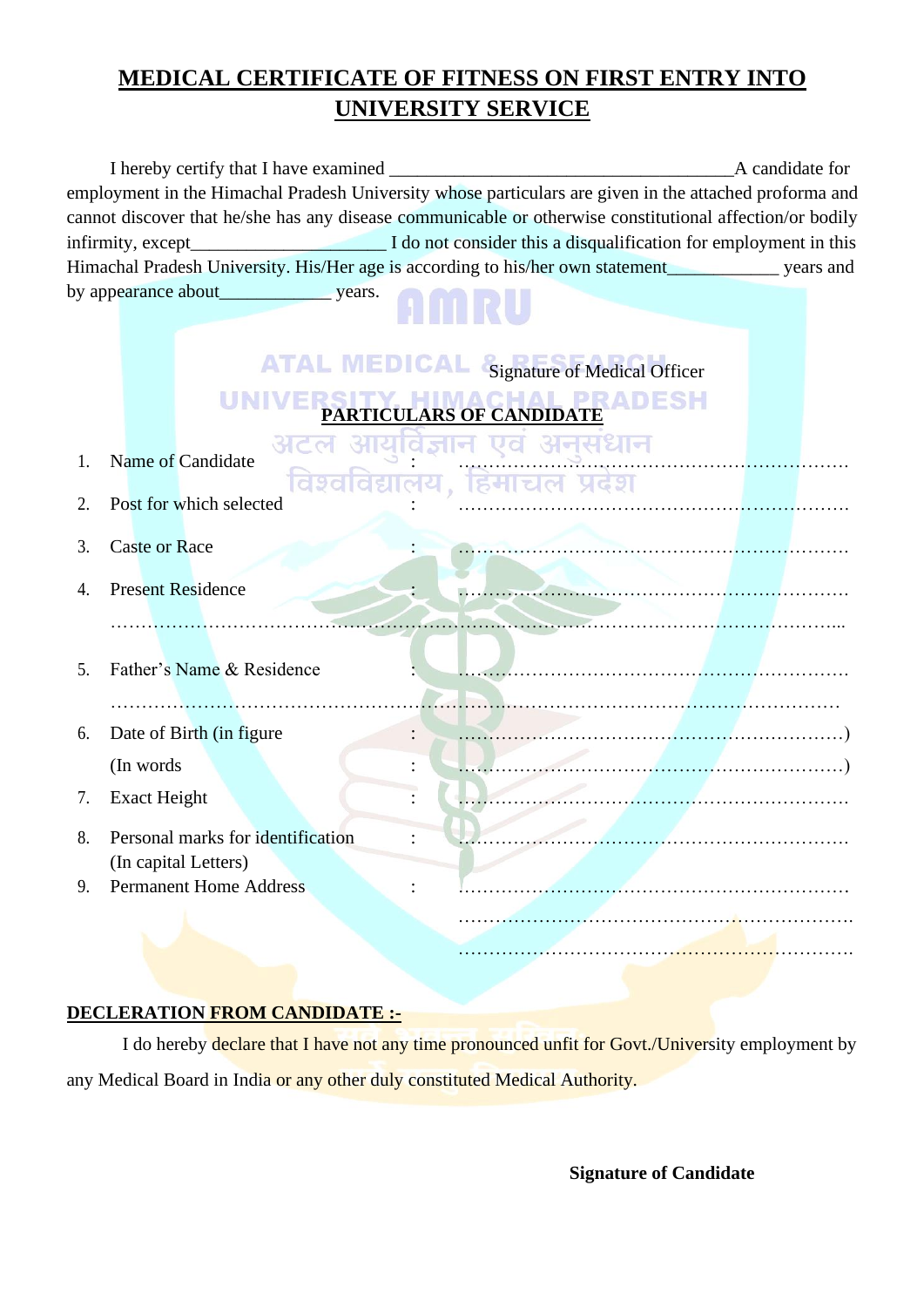# **Atal Medical & Research University (AMRU), H. P.**

**CANDIDATE'S STATEMENT AND DECLERATION** 

**\*\*\*\*\***

The Candidate must take the statement required below prior to his medical examination must sign the declaration appended there to and attention especially directed to the warning condition in the note below:-

- 1. State your name in full (In Block Letters) 2. State your age and place of birth : $\blacksquare$ 3. (a) Have you ever had small pox intermittent or any other fever Enlargement or suppuration of glands spitting of blood, Asthma, Heart disease, lung disease, fainting attacks, rhoumation appendicitis? अटल आयुर्विज्ञान एवं अनुसंधान (b) Any other disease or accident | 어리, 동네리어 사랑이 required confined to bed and medical or surgical treatment : 4. When were you last Vaccinate? : 5. Have you or any of your near relations been afflicted with Consumption, scrofula, gout, asthma, fits, epilepsy or insanity? : 6. Have your suffered from any form of nervousness due to Overwork or any other cause? :
	- 7. Have you been examined and declared unfit for Government Service by a Medical Officer/Medical Board, within the last three Years?

### **8. FURNISH THE FOLLOWING PARTICULARS CONCERNING YOUR FAMILY :-**

| Father's age if living<br>and state of Health | Father's age at<br>death & Cause of | No. of brothers living<br>their age & state of | No. of brothers dead,     |
|-----------------------------------------------|-------------------------------------|------------------------------------------------|---------------------------|
|                                               |                                     |                                                | their ages at death $\&$  |
|                                               | death                               | <b>Health</b>                                  | $\bf{0}$<br>deat<br>cause |
|                                               |                                     |                                                |                           |